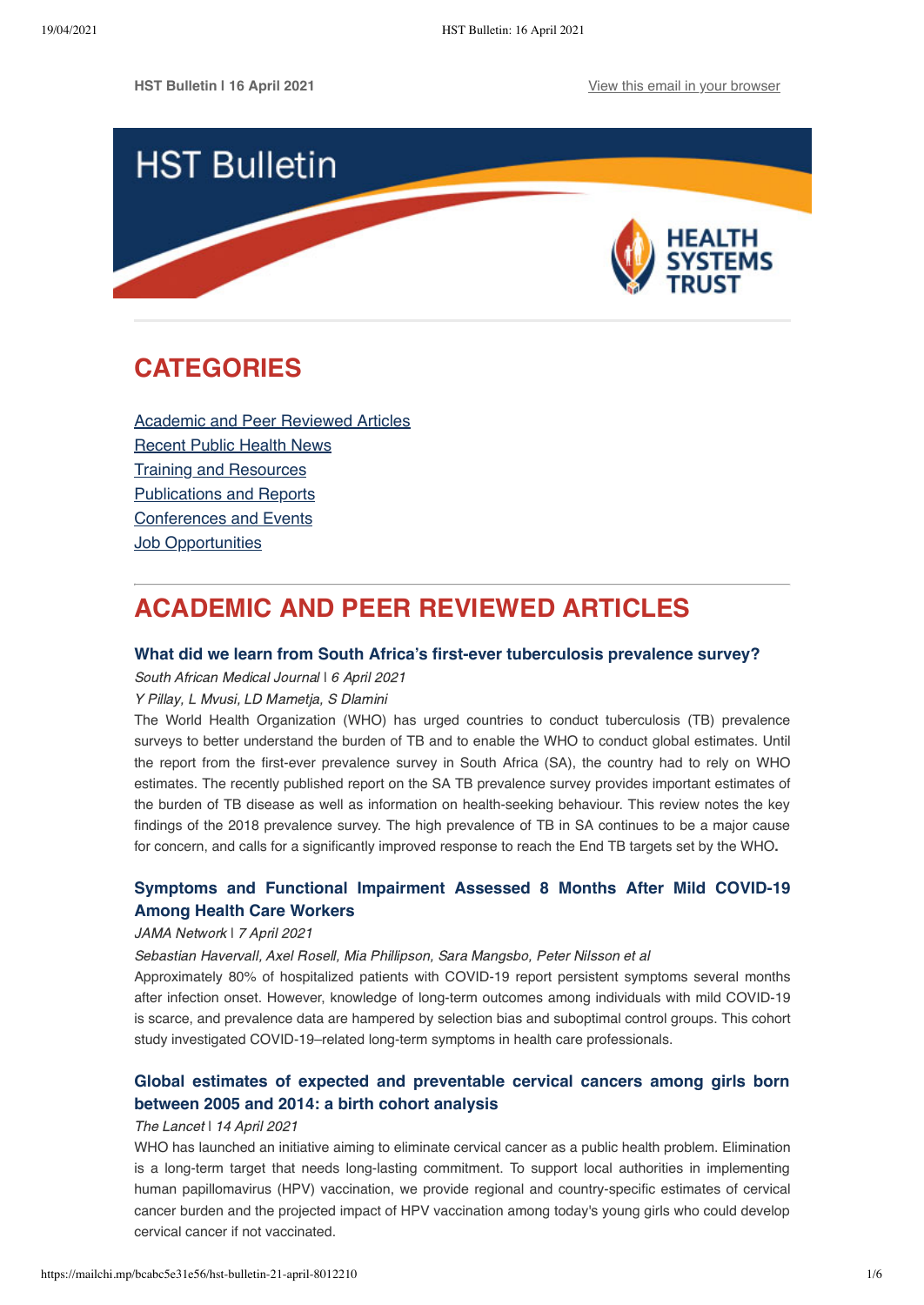## **[Problems in implementing interprofessional education in rural areas: an exploratory](https://www.rrh.org.au/journal/article/6726) study**

### Rural and Remote Health I 14 April 2021

#### Kotaro Matoba, Hideki Hyodoh, Manabu Murakami

The study showed that health professionals in rural areas support interprofessional collaboration and interprofessional education (IPE), which may contribute to retaining health professionals in rural clinical settings. Doctors in rural areas actively cooperate to promote community-based medical education, despite heavy educational burdens. The present research showed similar trends among other health professionals in rural areas. This study agrees with previous research5 promoting IPE in rural areas, as it provides future health professionals many learning opportunities and contributes to their personal development. This article presents international data that contribute to global perspectives on IPE.

## **[Asymptomatic Covid-19 – implications for the control of transmission in South](https://theunion.org/sites/default/files/2021-04/PHA_0069%20Final.pdf) Africa**

#### The Union | 14 April 2021

#### M Paleker, A Tembo, M.A. Davies, H Mahomed, D Pienaar, et al

Asymptomatic COVID-19 may contribute significantly to the pandemic trajectory based on global biological, epidemiological and modelling evidence. A retrospective analysis was done to determine the proportion of asymptomatic COVID-19 in the workplace during the lockdown period from 27 March to 31 May 2020. We found that nearly 45% of cases were asymptomatic at the time of the first test. This high proportion of asymptomatic COVID-19 cases has implications for interventions, such as enforcing quarantine of all close contacts of COVID-19 cases regardless of symptoms.

## **[Human immunodeficiency virus and mortality from coronavirus disease 2019: A](https://sajhivmed.org.za/index.php/hivmed/article/view/1220/2374) systematic review and meta-analysis**

#### Southern African Journal of HIV Medicine | 15 April 2021

#### Timotius Hariyanto, Jane Rosalind, Kevin Christian, Andree Kurniawan

Persons living with human immunodeficiency virus (PLWH) constitute a vulnerable population in view of their impaired immune status. At this time, the full interaction between HIV and severe acute respiratory syndrome coronavirus 2 (SARS-CoV-2) has been incompletely described. The purpose of this study was to explore the impact of HIV and SARS-CoV-2 co-infection on mortality. We systematically searched PubMed and the Europe PMC databases up to 19 January 2021, using specific keywords related to our aims. All published articles on coronavirus disease 2019 (COVID-19) and HIV were retrieved. The quality of the studies was evaluated using the Newcastle–Ottawa Scale for observational studies. Statistical analysis was performed with Review Manager version 5.4 and Comprehensive Meta-Analysis version 3 software.

## **[\(Return to Top\)](#page-0-1)**

# <span id="page-1-0"></span>**RECENT PUBLIC HEALTH NEWS**

## **[HIV and cervical cancer: Behind South Africa's dramatically high numbers](https://www.dailymaverick.co.za/article/2021-04-12-hiv-and-cervical-cancer-behind-south-africas-dramatically-high-numbers/)**

### Maverick Citizen | 12 April 2021

A recent study published in The Lancet found that women living with HIV made up an astonishing 63.4% of new cervical cancer cases in South Africa in 2018. Spotlight spoke to local experts about the links between HIV and cervical cancer in South Africa, and how cervical cancer is prevented, tested for and treated in the public sector.

# **['What if I infect my baby with the COVID-19 when I feed him?'- mothers share their](https://health-e.org.za/2021/04/13/breastfeeding-safe-during-covid-19/) fears**

#### Health-E News |13 April 2021

Although the immune systems of children and infants are resilient against contracting the coronavirus, moms who are exposed to the virus on a daily basis fear transmitting it to their new-born babies through breastfeeding. By Lilita Gcwabe and Nompilo Gwala. Doctors and experts agree that breast milk is the best source of nutrition for most infants. It also builds the baby's immune system, protecting them against illness. However, the coronavirus has brought new fears for mothers and their new-borns. Basetsana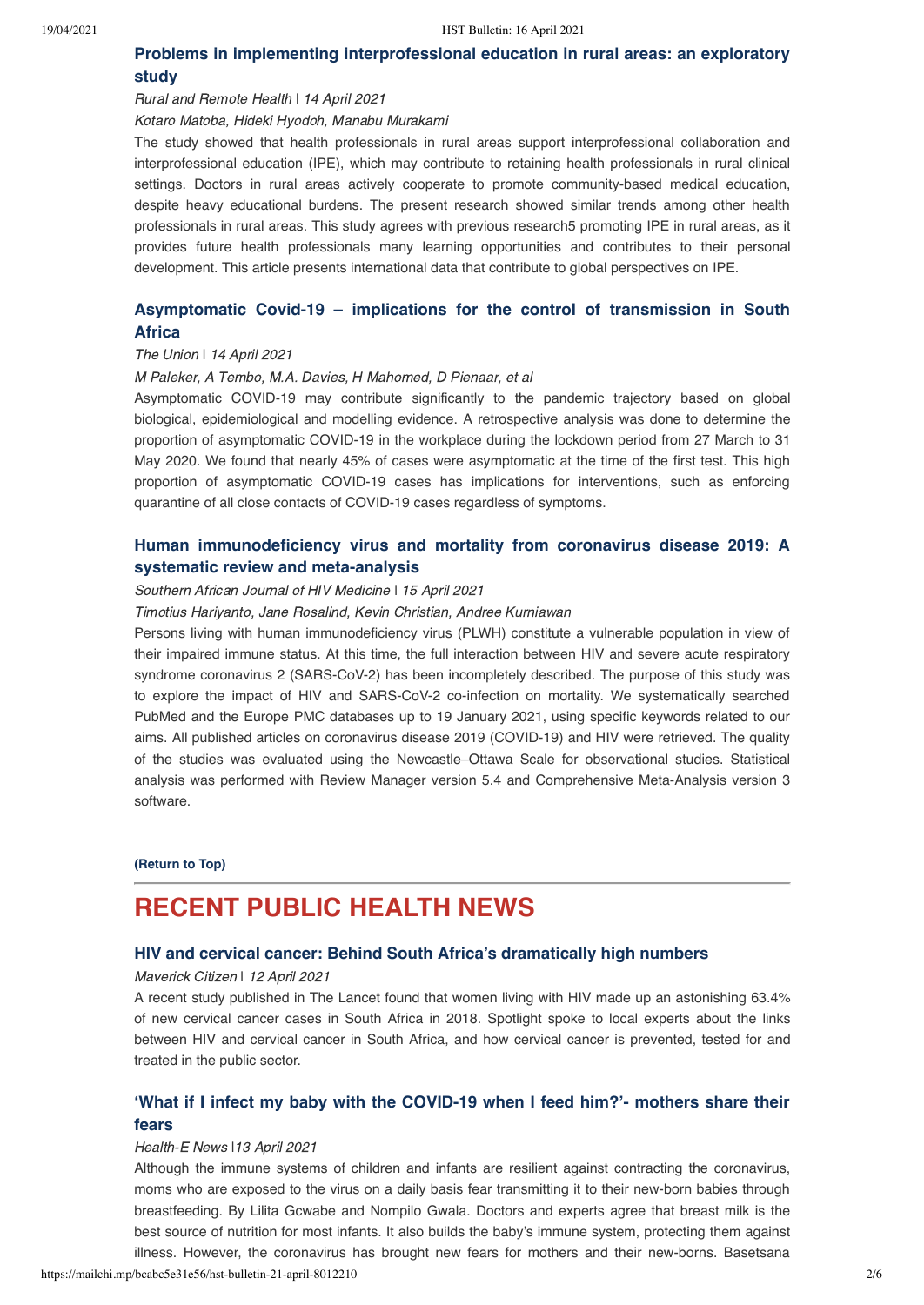#### 19/04/2021 HST Bulletin: 16 April 2021

Moshoeshoe, a 23-year old mother from Roodepoort in Gauteng, gave birth to her answered prayer, Cebolenkosi, on 15 of March 2021. Even as she gave the baby a name that means "God's idea," a pregnancy during the pandemic tested her. "I had just been fired from my job because the company I was working for closed down due to the coronavirus. I was also scared because I knew that my pregnancy meant I was at high risk of contracting the virus and other diseases because my immune system was weaker. I couldn't go out to restaurants or even have a maternity photoshoot. I stayed indoors and couldn't be as excited as I should have been," she said. Moshoeshoe said that while she continues to breastfeed. she is practicing all the safety regulations to protect her and Cebolenkosi from the virus.

## **[US decision to pause J&J jabs is another blow to global Covid fight](https://www.theguardian.com/world/2021/apr/13/us-decision-to-pause-jj-jabs-is-another-blow-to-global-covid-fight)**

### The Guardian |13 April 2021

The call in the US for a pause in the use of the single-shot Johnson & Johnson Covid vaccine is another blow to hopes of vaccinating the whole world as fast as possible. Health agencies recommended that US states pause use of the jab while investigations take place into six cases of women who have experienced rare blood clotting events combined with low platelets in the days following vaccination. J&J announced it would also "proactively delay the rollout of our vaccine in Europe", where the European Medicines Agency was already reviewing the US reports.

## **[Covid vaccine side-effects: what are they, who gets them and why?](https://www.theguardian.com/world/2021/mar/18/covid-vaccine-side-effects-what-are-they-who-gets-them-and-why)**

#### The Guardian I13 April 2021

What are the most common side-effects from the Covid vaccines? According to Public Health England, most side-effects from two Covid vaccines – Pfizer/BioNTech and Oxford/AstraZeneca – are mild and short-lived. These include soreness where the jab was given, feeling tired or achy and headaches. Uncommon side-effects include having swollen lymph nodes. Early reports that some people had severe allergic reactions, particularly to the Pfizer jab, led the UK's Medicines and Healthcare products Regulatory Agency (MHRA) to offer new recommendations, including that anyone receiving the Pfizer jab be monitored for 15 minutes after the event. Are blood clots a side-effect of the vaccines? Concerns have been raised about a particular situation whereby certain blood clots have occurred together with low levels of platelets – tiny cells in the blood that help it to clot. Earlier this month the MHRA said that while not yet proved, there was growing evidence to suggest this syndrome could be caused by the AstraZeneca jab, while the European Medicines Agency said there was a possible link and noted the syndrome should be listed as a very rare side-effect of the vaccine.

## **[What's next for the Johnson & Johnson vaccine?](https://www.dailymaverick.co.za/article/2021-04-14-whats-next-for-the-johnson-johnson-vaccine/)**

#### Maverick Citizen | 14 April 2021

Over the next few days, the South African Health Products Regulatory Authority, the South African Medical Research Council and the Department of Health will decide how to proceed with South Africa's vaccination roll-out after use of the Johnson & Johnson vaccine was suspended, pending an investigation into six cases of blood clots reported in the United States. The next few days will be crucial in determining how South Africa continues with its Covid-19 vaccination roll-out.

## **[For TB treatment to be effective, consider the male perspective, says foundation](https://health-e.org.za/2021/04/14/tb-treatment-must-focus-on-male-perspective/)**

#### Health-E News |14 April 2021

In South Africa, Tuberculosis (TB) affects more men than women. The Desmond Tutu Health Foundation has called for the consideration of men's voices when designing treatment and prevention programmes. The current 'one-size-fits all approach' is not working to adequately fight the TB epidemic, the Desmond Tutu Health Foundation said. Instead, interventions need to do more to include the voices of men, and challenge masculine tropes that create barriers to holistic treatment. Speaking during a webinar organised by the International Aids Society (IAS) on Tuesday, Andrew Medina-Marino of the Desmond Tutu Health Foundation said men need to be empowered to challenge unhealthy masculinity norms that impact their health.

## **[After setbacks, rollout of new TB prevention pills to start in six districts](https://www.spotlightnsp.co.za/2021/04/14/after-setbacks-rollout-of-new-tb-prevention-pills-to-start-in-six-districts/)**

#### Spotlight | 14 April 2021

After various delays and setbacks, new, less toxic, short-course tuberculosis (TB) prevention therapy is finally being launched in six districts in South Africa – with training of healthcare workers already underway. The new three-month treatment course, called 3HP, will initially only be provided to eligible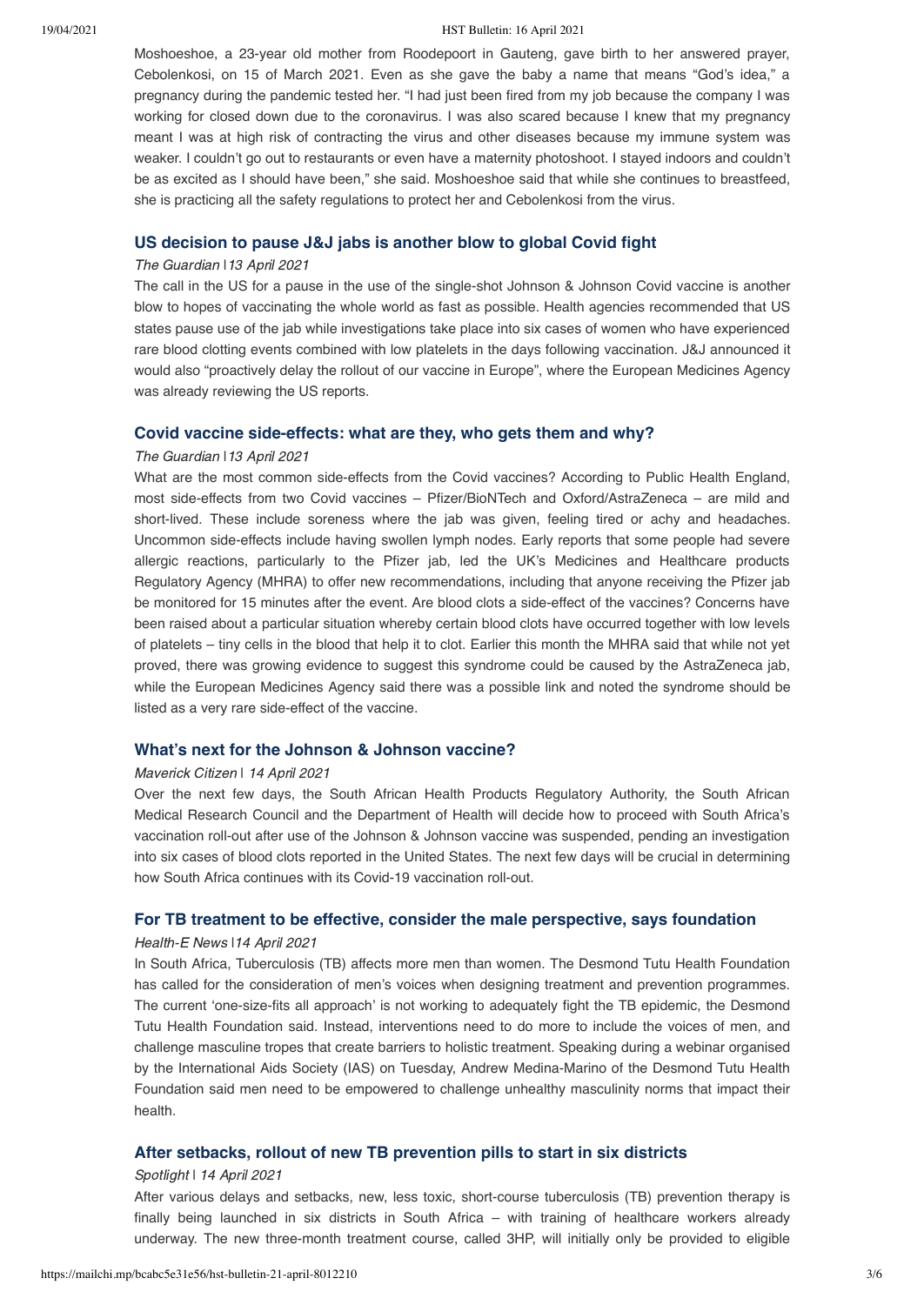people at risk of TB in the Oliver Tambo District in the Eastern Cape, Johannesburg, and Ekurhuleni in Gauteng, eThekwini in KwaZulu-Natal, Ehlanzeni in Mpumalanga and Cape Town in the Western Cape. The phased rollout will be scaled up to include a total of 23 districts before the end of 2022.

### **[Bird flu outbreak confirmed in SA, Joburg farm quarantined](https://www.timeslive.co.za/news/south-africa/2021-04-14-bird-flu-outbreak-confirmed-in-sa-joburg-farm-quarantined/)**

## Times Live | 14 April 2021

The poultry industry was on high alert on Tuesday after an outbreak of avian influenza was confirmed in a commercial layer flock on the East Rand of Johannesburg. The South African Poultry Association (Sapa) said the farm was quarantined and that the N-type would be established on Wednesday after conclusive testing at Onderstepoort Veterinary Institute.

### **[Hope in the Eastern Cape: A doctor reflects on the turnaround at Madwaleni Hospital](https://www.spotlightnsp.co.za/2021/04/15/hope-in-the-eastern-cape-a-doctor-reflects-on-the-turnaround-at-madwaleni-hospital/)**

#### Spotlight | 15 April 2021

Speaking from Madwaleni District Hospital, Dr Andrew Miller's voice falters. Despite the rural hospital staff's best efforts, they simply did not have enough oxygen to save most COVID patients during the pandemic's second wave. More often, healthcare workers were forced to turn to palliative care, cushioning death for the very ill. Nurses buckled under emotions, as, in this tight-knit community, patients were often family or friends.

The 180-bed hospital housed in a 1960 missionary building on a hilltop overlooking the Eastern Cape's Xhora river, is two hours by rutted road from Mthatha. It services about 200 000 people, of whom only an estimated 70 000 are able to reach the facility.

**[\(Return to Top\)](#page-0-1)**

# <span id="page-3-0"></span>**TRAINING AND RESOURCES**

### **[Health Systems Training Institute](https://www.hstinstitute.co.za/Training)**

The Health Systems Training Institute (HSTi) offers innovative, tailored and application-driven clinical and non-clinical training solutions aimed at strengthening health systems at all levels and improving the quality of primary health care. Courses on offer include accredited short programmes, non-accredited short programmes and full NQF programmes.

#### **[New Guidelines on Hypertensive Disorders in Pregnancy](https://healthcare-ecpd.co.za/enrol/shoppingcart/view.php?id=2866)**

Hypertensive disorders in pregnancy, such as pre-eclampsia, contribute significantly to maternal and foetal deaths in South Africa. This course is for family physicians, medical officers, general practitioners, midwives, and nurse practitioners working in primary care and district hospital levels to get up to date with the new national clinical guidelines.

8 CPD Points and effort of 8 Hours with access for 6 months

#### **[Improving the Health of Women, Children and Adolescents: from Evidence to Action](https://www.lshtm.ac.uk/study/courses/short-courses/free-online-courses/improving-health-women-children-adolescents)**

Each year, there are roughly 10 million new-born, child, adolescent, maternal, and stillborn deaths. Most of these deaths and linked disabilities can be prevented if evidence-based interventions are implemented. By signing up for this course, you'll learn from the world's leading experts with direct experience improving the health of women, children and adolescents across the globe. They'll take you on a unique and compelling learning journey, summarising the latest data, evidence, and research gaps in an accessible way.

**[\(Return to Top\)](#page-0-1)**

# **PUBLICATIONS AND REPORTS**

# **[Ground-breaking tuberculosis psychosocial support guide from the union, TB alert](https://theunion.org/news/ground-breaking-tuberculosis-psychosocial-support-guide-from-the-union-tb-alert-and-global-partners) and global partners**

The Union | 14 April 2021

https://mailchi.mp/bcabc5e31e56/hst-bulletin-21-april-8012210 4/6 The Union in partnership with TB Alert, WHO Regional Office for Europe and the Stop TB partnership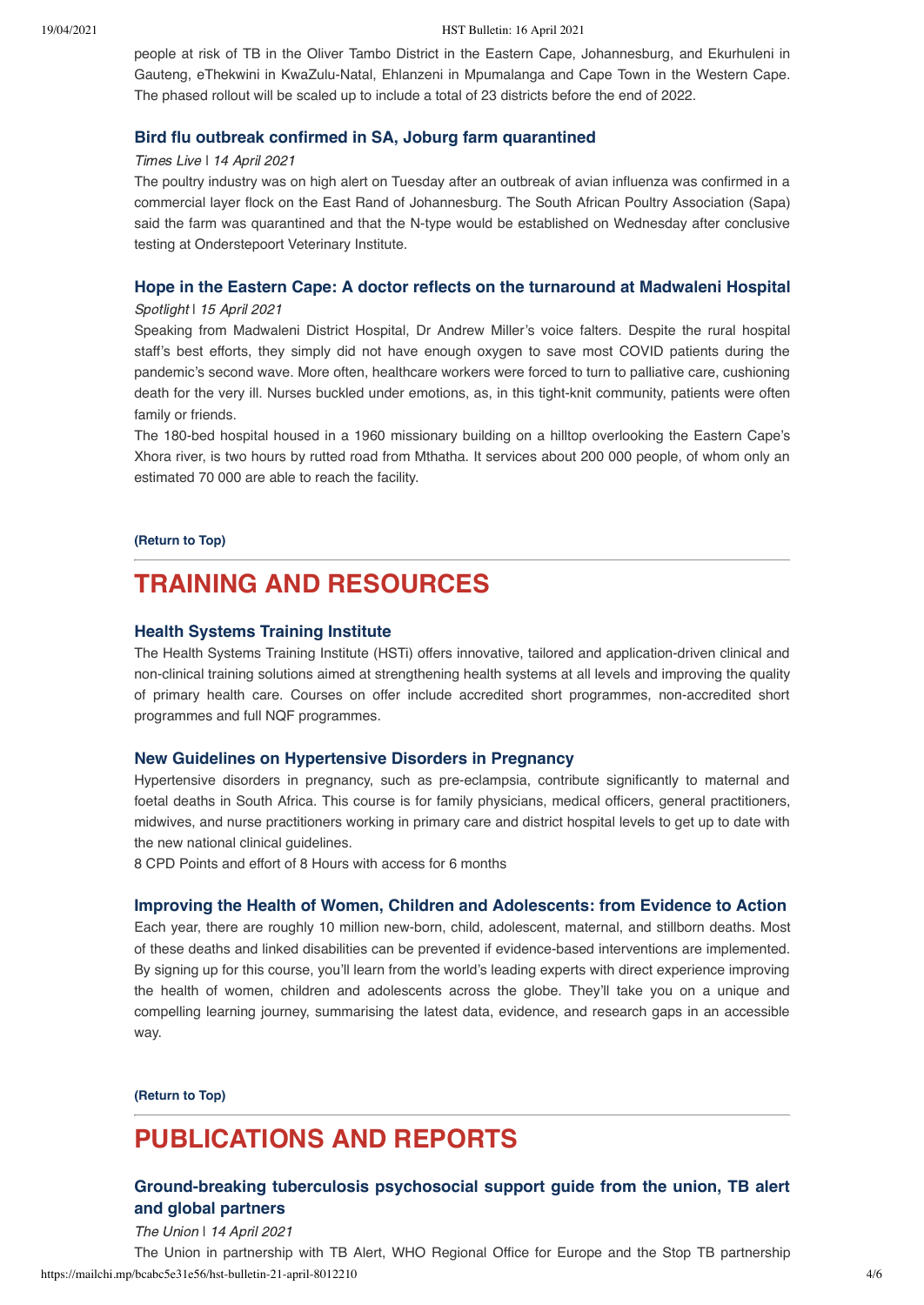#### 19/04/2021 HST Bulletin: 16 April 2021

today released a new guide "Psychosocial counselling and treatment adherence support for people affected by tuberculosis (TB)". This new Union guide on psychosocial support addresses critical gaps in TB care and control by focusing on overcoming the psychological, social and economic factors that prevent people from accessing diagnosis, adhering to care plans and successfully completing treatment.

## **[Report on Weekly Deaths in South Africa](https://www.samrc.ac.za/reports/report-weekly-deaths-south-africa)**

In the context of the emerging COVID-19 pandemic, it has become essential to track the weekly number of deaths that occur. Deaths recorded on the National Population Register are provided to the SAMRC on a weekly basis. These have been scaled up to estimate the actual number of deaths by accounting for the people who are not on the population register and the under-registration of deaths. The methodology for the adjustment and predicted values have been changed to enable monitoring in 2021 and the reporting week has been changed to an 'epi-week' that runs from Sunday to Saturday. The estimated numbers are compared with the number that would be expected based on the historical data from 2014-2019 (see Methodological Note for more details). The number of deaths of persons 1-year and older are reported because birth registration was put on hold during lockdown stage 5 affecting the number of infant deaths recorded on this system. The start date of each week is represented on the graph.

#### **[\(Return to Top\)](#page-0-1)**

# <span id="page-4-0"></span>**CONFERENCES AND EVENTS**

# **[Webinar: Infection prevention and control and public health and social measures in](https://echo.zoom.us/webinar/register/WN_uPULV-9XSC-7dG5BRh_dlw) light of the variants of concern**

As part of the infection prevention and control (IPC) Webinar Series of 2021, WHO invites you to the global webinar on IPC and the public health and social measures in light of the variants of concern. Speakers from WHO HQ, Europe regional office and South Africa will present on the global state of the variants of concern identified, as well as which countries have updated their public health and social measures in light of the variants.

### **[Reaching zero: virtual forum on malaria elimination](https://who.zoom.us/webinar/register/WN_y42lgfg1TMyVqVPWqMPCbA)**

Despite the COVID-19 pandemic and other challenges, a growing number of countries are approaching – and achieving – malaria elimination. On 21 April 2021, ahead of World Malaria Day, country leaders, frontline health workers and global partners will come together in a virtual forum to share experiences and reflections on efforts to reach the target of zero malaria. The event will be co-hosted by WHO and the RBM Partnership to End Malaria from 12:00 to 13:30 GMT. Discussions will be in English, with simultaneous interpretation provided in French and Spanish.

**[\(Return to Top\)](#page-0-1)**

# <span id="page-4-1"></span>**JOB OPPORTUNITIES**

**[FEMALES RISING THROUGH EDUCATION, SUPPORT AND HEALTH \(FRESH\):](https://www.hst.org.za/Pages/PoResearch-Nurse-HST.aspx) Research Nurse**

Closing Date: 20 April 2021

# **[HUMAN SCIENCE RESEARCH COUNCIL – HUMAN AND SOCIAL CAPABILITIES:](http://www.hsrc.ac.za/en/jobs/hsc/sabssm-jobs-2021) Various**

Closing Date: 26 April 2021

#### **[\(Return to Top\)](#page-0-1)**